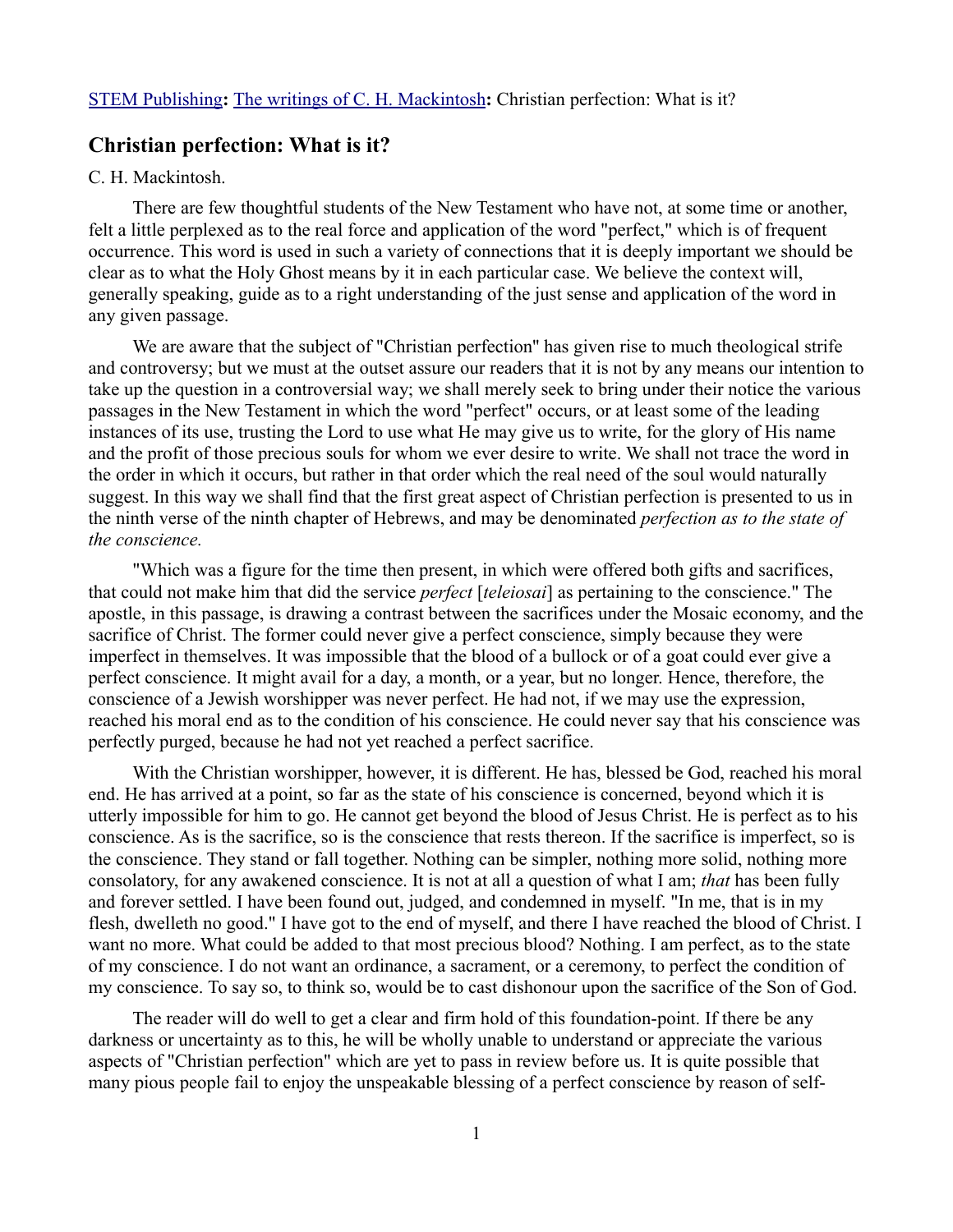occupation They look in at self, and not finding aught there to rest upon — who ever did? — they deem it presumption to think of being perfect in any respect whatever. This is a mistake. It may be a pious mistake, but it is a mistake. Were we to speak of perfection in the flesh (what many, alas, are vainly aiming at), then, verily, true piety might recoil with just horror from the presumptuous and silly chimera.

But, thank God, our theme is not perfection in the flesh, through any process of improvement, moral, social, or religious. This would be poor, dreary, depressing work indeed. It would be setting us to look for perfection in the old creation, where sin and death reign. To look for perfection amid the dust of the old creation were a hopeless task. And yet how many are thus engaged! They are seeking to *improve man and mend the world* and yet, with all this, they have never reached, never understood yea, they actually deny — the very first and simplest aspect of Christian perfection, namely, perfection as to the state of the conscience in the presence of God.

This latter is our thesis, and we want the anxious reader to understand it in its simplicity, in order that he may see the solid foundation of his peace laid down by the very hand of God Himself. We want him, ere he lays aside this paper, to enter into the joyful sense of sins perfectly forgiven, and his conscience perfectly purged by the blood of Jesus. The entire matter hinges upon the question of the sacrifice. What has God found in that sacrifice? Perfection. Well, then, that perfection is for you, anxious one, and you should at once and forever enjoy it.

Remember, it is not a question as to what you are, nor yet as to what you think about the blood of Christ. No, the question is, What does God think about the blood of His own Son? This makes all so clear. Say, is it clear to you? Can you now rest in it? Is your conscience set free by being brought in contact with a perfect sacrifice? Oh that it may be so! May God's Spirit now show you the fullness and perfectness of Christ's atoning work with such clearness, vividness and power that your whole being may be emancipated, and your heart filled with praise and thanksgiving!

It makes the heart bleed to think of the thousands of precious souls kept in darkness and bondage when they ought to be walking in the light and liberty which flow from a perfectly purged conscience. So many things are mixed up with the simple testimony of the Word and Spirit of God as to the value of Christ's work that it is wholly impossible for the heart to get liberated. You will get a little bit of Christ, and a little bit of self; a little bit of grace, and a little bit of law; a little bit of faith, and a little bit of works. Thus the soul is kept hovering between confidence and doubt, hope and fear, just as one or other of the ingredients predominates in the mixture, or happens to be tasted at the moment. How rare is the gem of full, free, present, and eternal salvation! We would fain cause that gem to sparkle in all its divine and heavenly lustre under the gaze of the reader at this moment. Then shall the chains of his spiritual bondage drop off. If the Son shall make him free he shall be free indeed, and thus be able to rise in the power of this freedom and trample the legal system beneath his feet.

The more we ponder the question now before us — and we have pondered it a good deal — the more we are convinced that the true secret of all the error, confusion and perplexity in which so many are involved in reference to it will be found in the fact that they do not clearly understand death and resurrection — the new birth — the new creation. Were this grand truth only laid hold of in power it would make all clear as to the state of the conscience. So long as I am seeking to tranquilize my conscience by efforts after self-improvement, so long I must be either miserable or self-deceived. It does not matter in the least what means I adopt in carrying on the process; the issue must be one and the same. If I attempt to take up the profession of Christianity for the purpose of bettering *self*improving nature or mending my condition in the old creation — I must be a total stranger to the bliss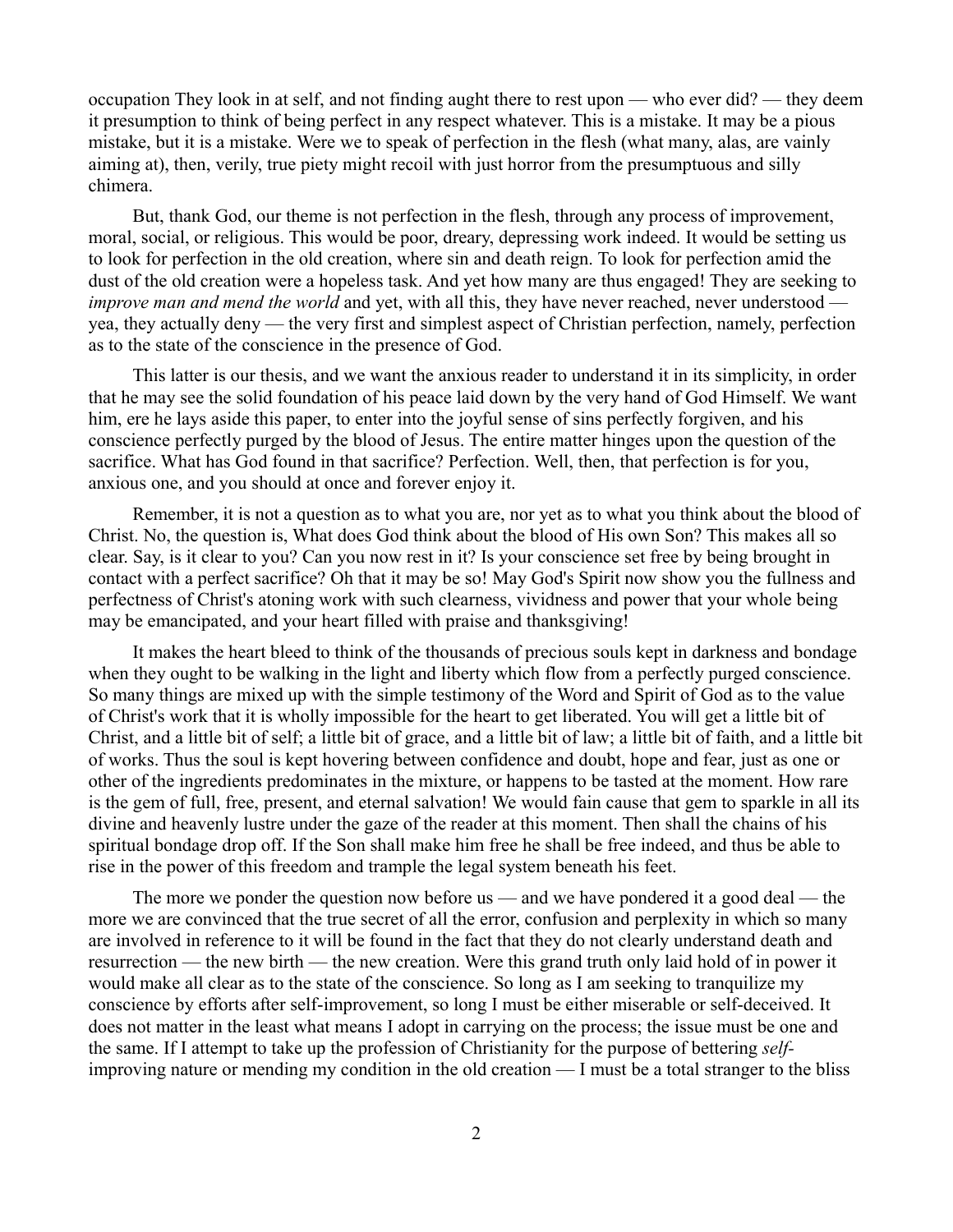of a perfect conscience. "All flesh is as grass." The old creation lies under the withering influences of sin and its curse. A risen Christ is the Head of the new creation — "the beginning of the creation of God" — "the first-begotten from among the dead" (*ek ton nekron*)

Here in very deed is perfection for the conscience. What more do I want? I see the One who hung upon the cross, charged with the full weight of all my sins, now crowned with glory and honour at the right hand of God, amid the full blaze of Heaven's majesty. What can be added to this? Do I want ordinances, rites, ceremonies, or sacraments? Surely not. I dare not add aught to the death and resurrection of the eternal Son of God. The ordinances of baptism and the Lord's Supper symbolise and celebrate that grand reality; and, so far, they are precious to the Christian — most precious. But when, instead of being used to symbolise and celebrate death and resurrection, they are used to displace it used as patches upon the old creation, as crutches for the old man — they must be regarded as a snare, a curse, from which may the Lord deliver the souls of His people!

We would fain dwell upon this our first point because of its immense importance in this day of ordinances, traditional religion, and self-improvement. We should like to ponder it — to elaborate, illustrate, and enforce it — in order that the reader may get a clear, full, bold grasp of it. But we look to God the Holy Ghost to do His own work in this matter; and if He will graciously bring the heart under the power of the truth which has been so feebly unfolded, then indeed will there be both ability and leisure to look at the second great aspect of Christian perfection, namely, *perfection as to the object of the heart.*

Here, again, we are ushered into the new creation. Christ died to give me a perfect conscience. He lives to give me a perfect object. But it is very clear that until I have tasted the deep blessedness of the former, I can never be properly occupied with the latter. I must have a perfect conscience ere my heart can be at leisure to go out after the Person of Christ. How few of us really taste the sweetness of communion with a risen Christ! How little do any of us know of that fixedness of heart upon Him as our one paramount, engrossing, undivided object! We are occupied with our own things. The world creeps in, in one way or another; we live in the region of nature; we breathe the atmosphere — the dark, heavy, murky atmosphere — of the old creation; self is indulged; and thus our spiritual vision becomes dimmed, we lose our sense of peace, the soul becomes disturbed, the heart unhinged, the Holy Ghost grieved, the conscience exercised. Then the eye is turned in upon self and back upon its actings. The time that else might be spent in holy and happy occupation with our Object is, and must be, devoted to the business of self-judgement — heavy, but needed work! — in order to get back into the enjoyment of what we should never have lost, even a perfect conscience.

Now, the moment the eye is turned off from Christ darkness must set in — ofttimes darkness that may be felt. It is only as the eye is single that the body is full of light. And what is a single eye but having Christ for our one object? It is thus that light divine pours in upon us, until every chamber of our moral being becomes lighted up, and we become lights for others, "as when the bright shining of a candle doth give thee light." In this way the soul is kept happily free from obscurity, perplexity, and anxiety. It finds all its springs in Christ. It is independent of the world, and can move on, singing —

Salvation in that name is found,

Cure for my grief and care;

A healing balm for every wound:

All, all I want is there.

It is impossible for words to convey the power and blessedness of having Jesus ever before the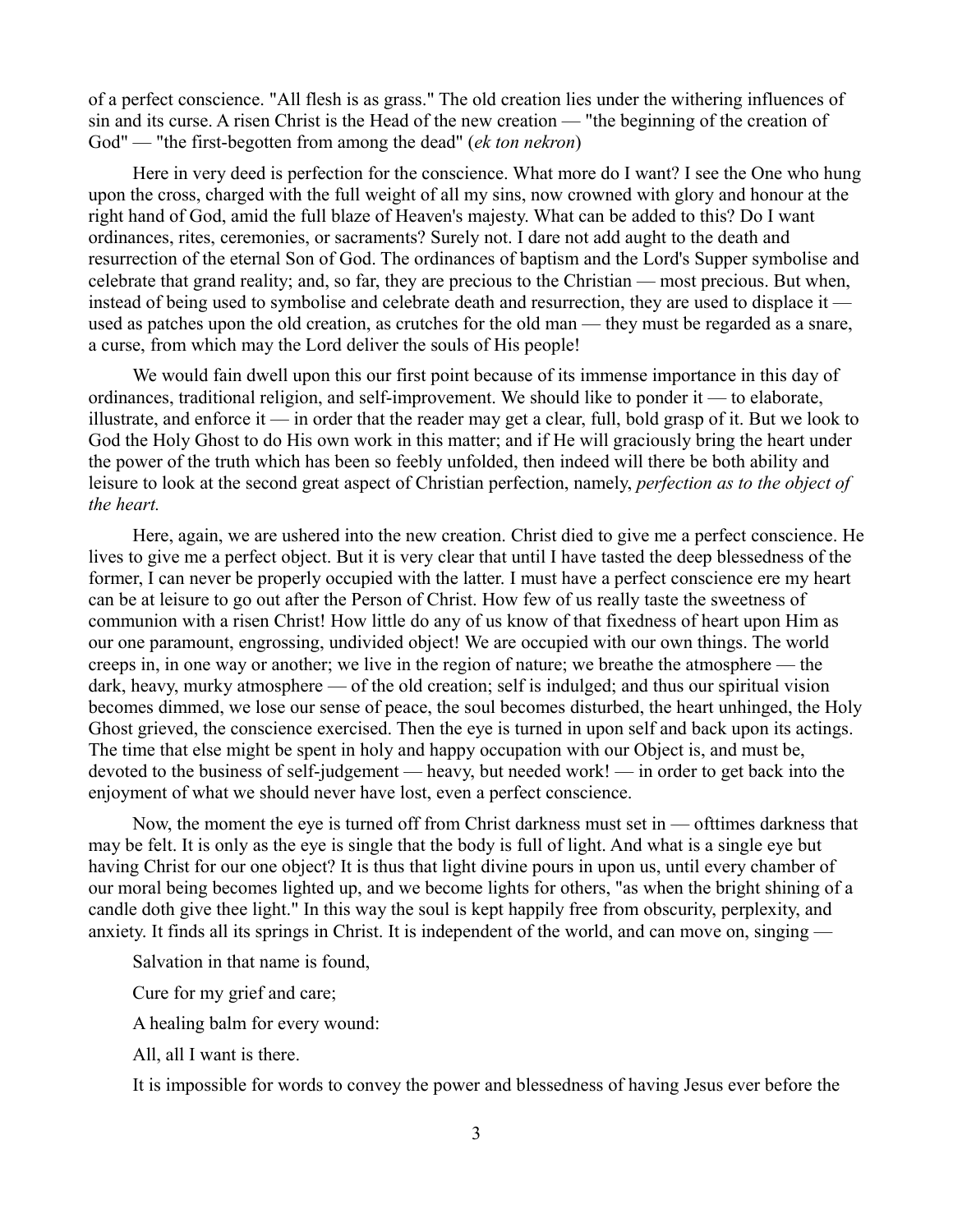heart as an object. It is perfection, as we have it in Philippians 3: 15, where the apostle says, "Let us therefore, as many as be *perfect* (*teleioi*), be thus minded: and if in anything ye be differently minded (*heteros*). God shall reveal even this unto you." When Christ stands before the heart as our absorbing and satisfying object, we have reached our moral end so far as an object is concerned; for how can we ever get beyond the Person of Christ, in whom dwelleth all the fullness of the Godhead bodily, and in whom are hid all the treasures of wisdom and knowledge? Impossible. We cannot get beyond the blood of Christ, for the conscience; neither can we get beyond the Person of Christ, for the heart; we have therefore reached our moral end in both; we have perfection as to the state of the conscience, and as to the object of the heart.

Here, then, we have both peace and power — peace for the conscience, and power over the affections. It is when the conscience finds sweet repose in the blood that the emancipated affections can go forth and find their full play around the Person of Jesus. And oh, what tongue can tell, what pen unfold, the mighty moral results of gazing upon Christ? "But we all, with open face, beholding as in a glass the glory of the Lord, are changed into the same image, from glory to glory, even as by the Spirit of the Lord" (2 Cor. 3: 18). Observe, *"Beholding . . . are changed."* There is no legal bondage — no restless effort — no anxious toiling. We gaze, and gaze, and — what then? Continue to gaze, and as we gaze we become morally assimilated to the blessed Object, through the transforming power of the Holy Ghost. The image of Christ is engraved upon the heart, and reflected back in ten thousand ways in our practical career, from day to day.

Reader, remember, this is the only true idea of Christianity. It is one thing to be a religious man, it is quite another to be a Christian. Paul was a religious man before his conversion; but he was a Christian afterwards. It is well to see this. There is plenty of religion in the world, but, alas, how little Christianity! And why? Simply because Christ is not known, not loved, not cared for, not sought after. And even where His work is looked to for salvation — where His blood is trusted for pardon and peace — how little is known or thought of Himself! We are ready enough to take salvation through the death of Jesus, but oh, how far off do we keep from His blessed Person! How little does He get His true place in our hearts! This is a serious loss. Indeed, we cannot but believe that the pale, flickering light of modern profession is the fruit of habitual distance from Christ, the central sun of Christianity. How can there possibly be light, heat, or fruitfulness, if we wander amid the gloomy vaults and dark tunnels of this world's pleasures, its polities, or its religion? It is vain to expect it. And even where we make salvation our object — when we are occupied with our spiritual condition, feeding upon our experiences and looking after our frames and feelings — we must become weak and low, inasmuch as these things are certainly not Christ.

There are many who, as we say, have retired from the world, have given up its balls, its parties, its theatres, its exhibitions its concerts, its flower shows, its numberless and nameless vanities, who, nevertheless, have not found their object in a risen and glorified Christ. They have retired from the world, but have gone in upon themselves. They are seeking an object *in their religion;* they are engrossed with forms of pietism; they are feeding upon the workings of a morbid conscience or a superstitious mind; or they are trafficking in the experience of yesterday. Now, these persons are just as far from happiness — as far from the true idea of Christianity, as the poor pleasure-hunters of this world. It is quite possible to give up pleasure-hunting and become a religious mope — a morbid, melancholy mystic — a spiritual hypochondriac What do I gain by the change? Nothing; unless, indeed, it be a vast amount of self-deception. I have retired from the world around, to find an object in the world within — a poor exchange!

How different is this from the true Christian! There he stands, with a tranquilized conscience and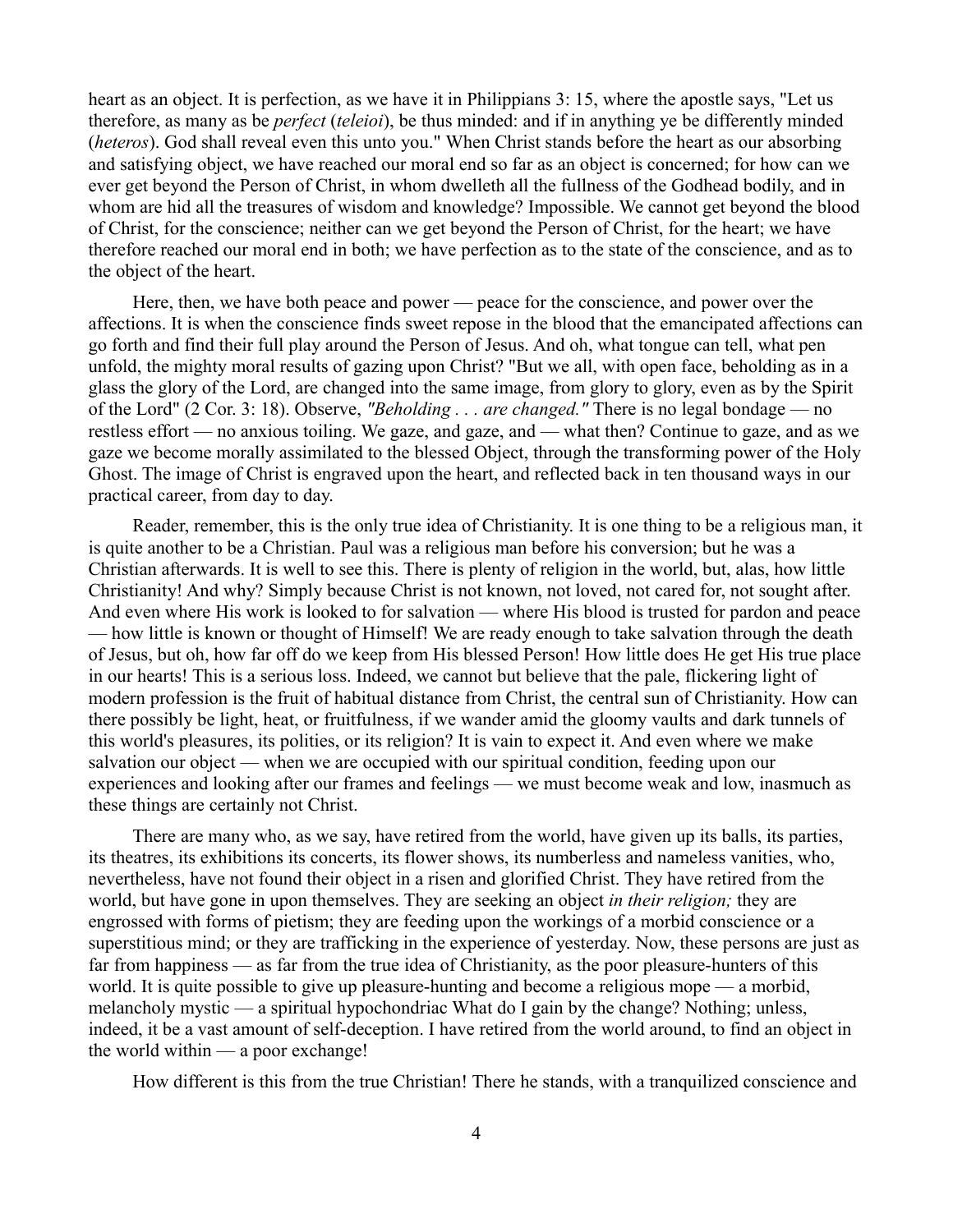an emancipated heart, gazing upon an object that absorbs his whole soul. He wants no more. Talk to him about this world's pleasure? Ask him, has he been to this or that exhibition? What is his calm and dignified reply? Will he merely tell you of the sin, the harm, of such things? Nay; what then? "I have found my *all* in Christ. I have reached my moral end. I want no more." This is the Christian's reply. It is a poor affair when we come to talk of the harm of this or that. It often happens that persons who speak thus are occupied, not with Christ, but with their own reputation, their character, their consistency with themselves. Of what use is all this? Is it not self-occupation, after all? What we want is to keep the eye fixed on Christ; then the heart will follow the eye, and the feet will follow the heart. In this way our path will be as the shining light, shining more and more until it becomes lost in the blaze of the perfect and everlasting day of glory.

May God, in His infinite mercy, grant to the writer and reader of these pages to know more of what it is to have reached our moral end, both as to the state of the conscience and as to the object of the heart!

In considering the subject of Christian perfection, it might seem sufficient to say that the believer is perfect in a risen Christ: "Complete in Him which is the head of all principality and power." This, surely, comprehends everything. Nothing can be added to the completeness which we have in Christ. All this is blessedly true; but does it not still hold good that the inspired writers use the word "perfect" in various ways? And is it not important that we should understand the sense in which the word is used? This, we presume, will hardly be questioned. We cannot suppose for a moment that any thoughtful reader of Scripture would be satisfied to dismiss the matter without prayerfully seeking to understand the exact force and just application of the word in each particular passage in which it occurs. It is plain that the word "perfect" in Heb. 9: 9 is not applied in the same way as it is in Phil. 3: 15. And is it not right — is it not profitable — is it not due to our own souls and to the sacred volume — to seek, through grace, to understand the difference? For our part, we cannot question it; and in this confidence we can happily pursue our examination of the subject of Christian perfection by calling the reader's attention, in the third place, to *perfection in the principle of our walk.*

This is unfolded to us in Matt. 5: 48: "Be ye therefore perfect (*teleioi*), even as your Father which is in heaven is perfect." "How," it may be asked, "can we be perfect as our Father which is in Heaven? How can we reach to such an elevated point as this? How can we attain to so lofty a standard? We can understand our being perfect as to the conscience, inasmuch as this perfection is based upon what Christ has done for us. And we can also understand our being perfect as to the object of the heart, inasmuch as this perfection is based upon what Christ is to us. But to be perfect as our Father in Heaven seems entirely beyond us."

To all this it may be said that our blessed Lord does not ask us to do impossibilities. He never issues a command without furnishing the needed grace to carry it out. Hence therefore, when He calls upon us to be perfect as our Father, it is plain that He confers upon us a holy privilege, that He invests us with a high dignity, and it is our place to seek to understand and appropriate both the one and the other.

What, then, is meant by our being perfect as our Father in Heaven? The context of Matt. 5: 48 furnishes the answer: "But I say unto you, Love your enemies, bless them that curse you, do good to them that hate you, and pray for them which despitefully use you and persecute you; that (*hopos*) ye may be the children (*huioi*) of your Father which is in heaven; for He maketh His sun to rise on the evil and on the good, and sendeth rain on the just and on the unjust. Be ye therefore perfect, even as your Father which is in heaven is perfect."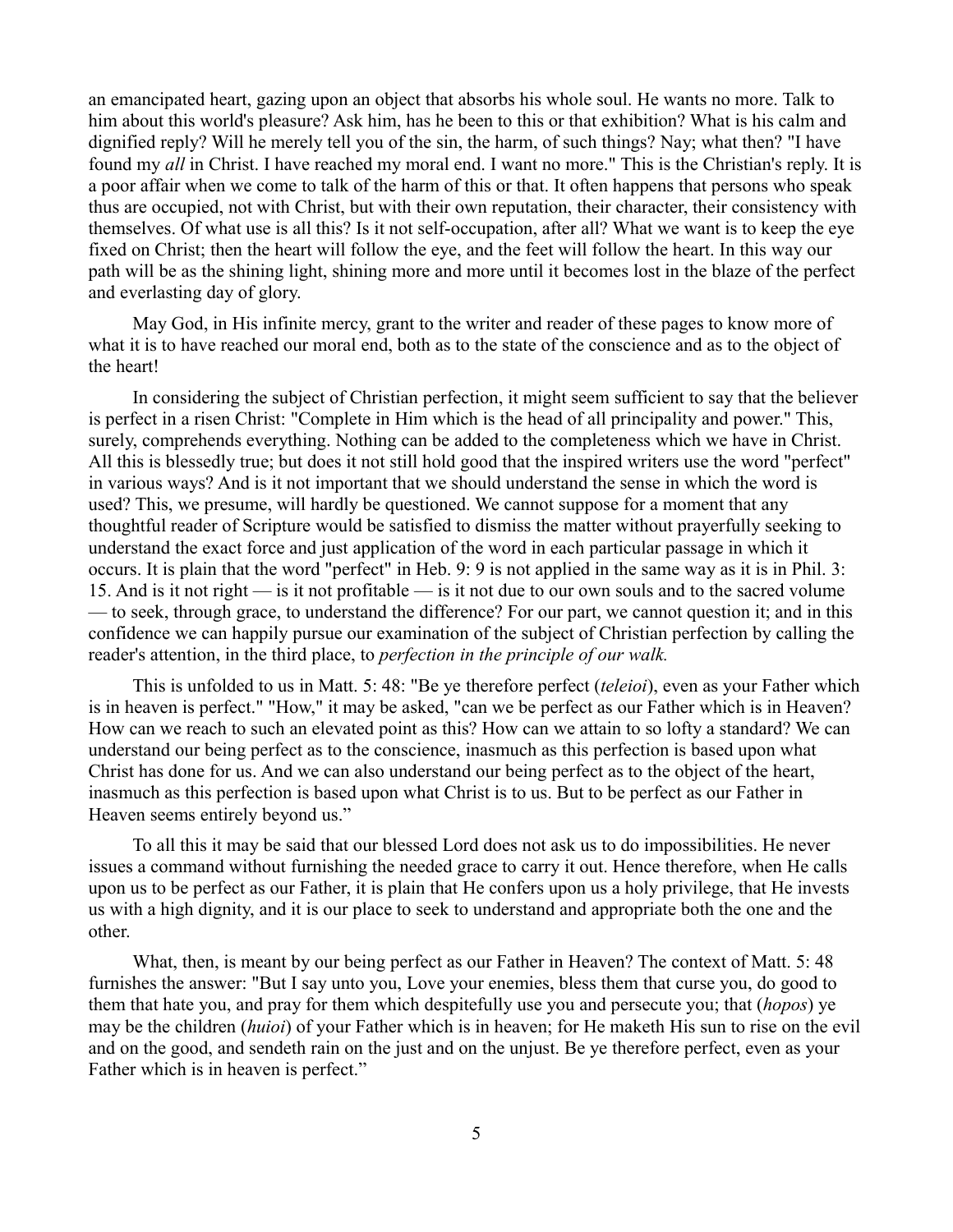Here we have a lovely phase of Christian perfection, namely, perfection in the principle of our walk. We are called to walk in grace toward all, and in so doing to imitators of God as dear children. Our Father sends His sunshine and His showers even upon His enemies. He deals in grace with all. This is our model. Are we formed upon it?

Search and see. Are you perfect in the principle of your walk? Are you dealing grace with your enemies and those who are in your debt? Are you demanding your rights? Are you, in principle, taking your fellow by the throat, and saying, "Pay me that thou owest?" If so, you are not "perfect as your Father." He is dealing in grace, and you are dealing in righteousness. Were He to act as you are acting, the day of grace would close, and the day of vengeance open. Had He dealt with you as you are now dealing with others, you should long since have been in that place where hope is unknown.

Let us ponder this. Let us see to it that we are not misrepresenting our heavenly Father. Let us aim at perfection in the principle of our daily walk. It will cost us something. It may empty the purse, but it will fill the heart; it may contract our pecuniary resources, but it will enlarge our spiritual circle It will bring us into closer contact and deeper fellowship with our heavenly Father. Is not this worth something? Truly it is. Would that we felt its worth more deeply! Would that we felt more of the dignity conferred upon us in our being called to represent, in this evil, selfish, dark world, our heavenly Father, who pours in rich profusion His blessings upon the unthankful and the unholy. There is no use in preaching grace if we do not act it. It is of little avail to speak of God's dealing in long-suffering mercy if we are dealing in high-handed justice.

But, it may be said by some, "How ever could we carry out such a principle? We should be robbed and ruined. How could business be carried on if we are not to enforce our rights? We should be imposed upon and plundered by the unprincipled and the designing." This is not the mode in which to arrive at a just conclusion on our point. An obedient disciple never says, "How?" The question is, "Does the Lord Jesus call upon me to be perfect as my Father in heaven is perfect?" Assuredly. Well, then, am I aiming at this when I summon my fellow-creature to a bar of justice? Is this like my Father? Is this what He is doing? No; blessed be His name! He is on a throne of grace. He is reconciling the world. He is not imputing trespasses. This is plain enough. It only needs full subjection of heart. Let us bow our souls beneath the weight of this most glorious truth. May we gaze upon this most lovely aspect of Christian perfection, and seek to aim at the attainment of it.

If we pause to reason about results, we shall never reach the truth. What we want is, that moral condition of soul that fully owns the power and authority of the Word. Then, though there may be failure in detail, we have always a touchstone by which to test our ways, and a standard to which to recall the heart and conscience. But if we reason and argue — if we deny that it is our privilege to be perfect in the sense of Matt. 5: 48 — if we justify our going to *law* when our Father is not going to law, but acting in the most unqualified *grace,* we deprive ourselves of that perfect model on which our character and ways should ever be formed.

May God the Holy Spirit enable us to understand, to submit to, and carry out in practical life, this perfect principle! It is most lamentable to see the children of God adopting in daily life a course of acting the direct opposite of that adopted by their heavenly Father. We ought to remember that we are called to be His moral representatives. We are His children by spiritual regeneration, but we are called to be His sons in moral assimilation to His character and practical conformity to His ways. "Do good to them that hate you . . . *that ye may be* the sons of your Father which is in heaven." Striking words! In order to our being morally and characteristically the sons of God, we are called to do good to our enemies. This is what He does, and we are called to be like Him. Alas, how little we enter into this!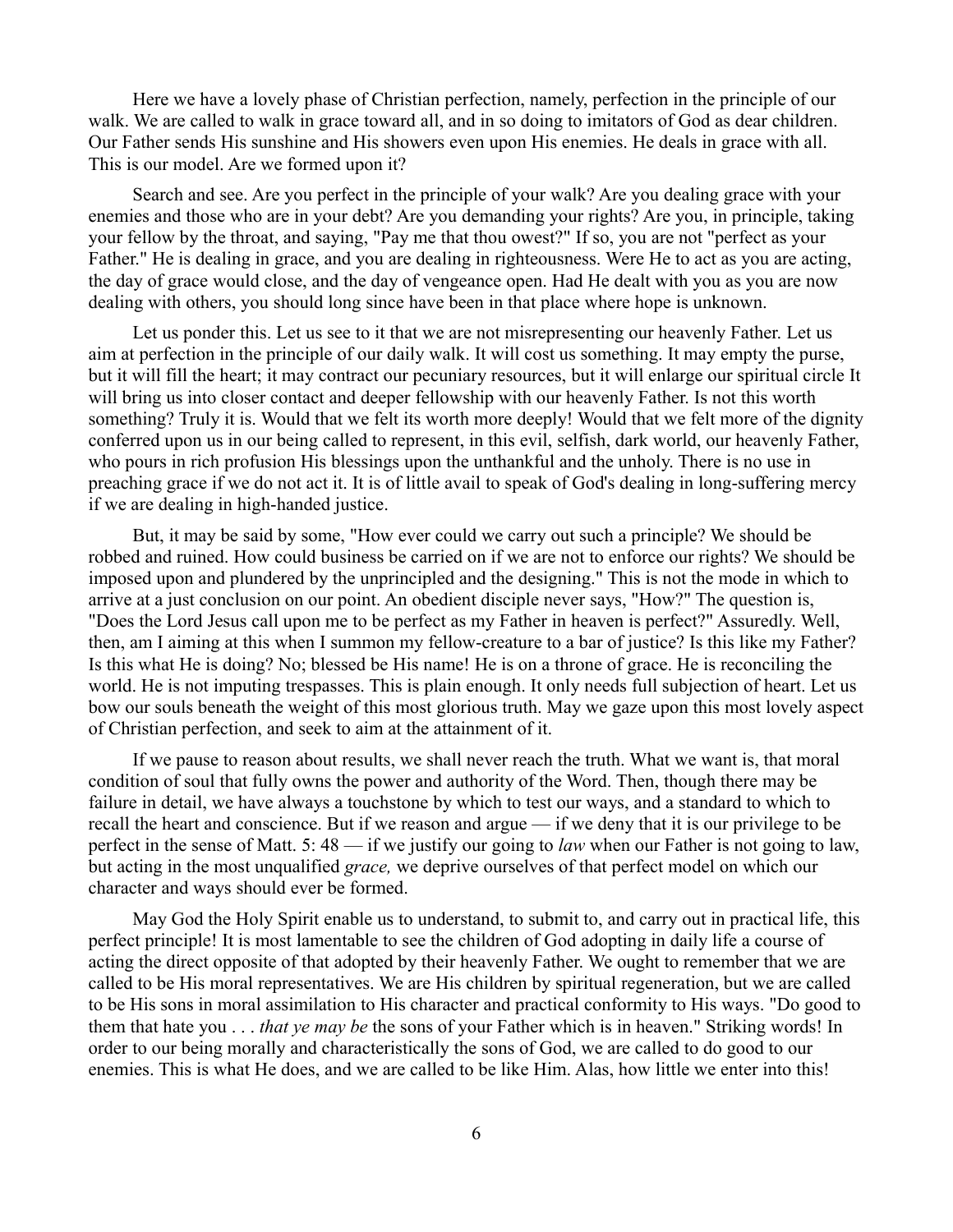How unlike we are! Oh for a more faithful representation!

Time and space would fail us to dwell, as we should like to do, upon this deeply practical part of our subject; we must therefore pass on, in the fourth place, to the consideration of *perfection in the character of our service.*

"I have not found thy works perfect (*pepleromena*) before God" (Rev. 3: 2). The English reader should be informed that the word here rendered "perfect" is not the same as that used in the three passages already referred to. It is usually translated "fulfilled" — "finished" — "accomplished." Its use in reference to the works of the church of Sardis teaches us a deeply solemn and heart-searching lesson. There was a name to live; but the works were not fulfilled under the immediate eye of God. There is nothing more dangerous to a Christian than to have *"a name."* It is a positive snare of the devil.

Many a professor has fallen by means of being occupied with a name. Many a useful servant has been destroyed by the effort to keep up a name. If I have gotten a reputation in any department of service — as an active evangelist — a gifted teacher — a clear and attractive writer — a man of prayer — a man of faith — a person of remarkable sanctity, or great personal devotedness — a benevolent person — a name for anything, in short — I am in imminent danger of making shipwreck. The enemy will lead me to make my reputation my object instead of Christ. I shall be working to keep up a name instead of the glory of Christ. I shall be occupied with the thoughts of men instead of doing all my work under the immediate eye of God.

All this demands intense watchfulness and rigid censorship over myself. I may be doing the most excellent works, but if they are not fulfilled in the presence of God they will prove a positive snare of the devil. I may preach the gospel — visit the sick — help the poor — go through the entire range of religious activity — and never be in the presence of God at all. I may do it for a name — do it because others do it, or expect me to do it. This is very serious. It demands real prayer — self-emptiness nearness to and dependence upon God — singleness of eye — holy consecration to Christ. Self continually intrudes upon us. Oh this self, self, self, even in the very holiest things; and all the while we may appear to be very active and very devoted. Miserable delusion! We know of nothing more terrible than to have a religious name without spiritual life, without Christ, without a sense of God's presence possessing the soul.

Reader, let us look closely into this. Let us see that we begin, continue, and end our work under the Master's eye. This will impart a purity and a moral elevation to our service beyond all price. It will not cripple our energy, but it will tend to raise and intensify our action. It will not clip our wings, but it will guide our movements. It will render us independent of the thoughts of men, and fully deliver us from the slavery of seeking to maintain a name, or keep up a reputation — miserable, degrading bondage! May the good Lord grant us full deliverance from it! May He give us grace to fulfil our works, whatever they may be, few or many, small or great, in His own blessed presence!

Having said thus much in reference to the *character* of our service, we shall close with a few lines on *perfection in our equipment for service.*

"All Scripture is given by inspiration of God, and is profitable for doctrine, for reproof, for correction, for instruction in righteousness: that the man of God may be *perfect (*ἅρτιος*)* throughly furnished unto all good works" (2 Tim. 3: 16-17). Here, again, we have a different word, and one which only occurs in this one place in the entire New Testament. It is most expressive. It signifies *present readiness* for any exigency. The man who is acquainted with, and subject to the Word of God, is ready for every emergency. He has no need to go and cram for an occasion — to consult his authorities — to make himself up on a point. He is *ready now.* If an anxious inquirer comes, he is ready; if a curious